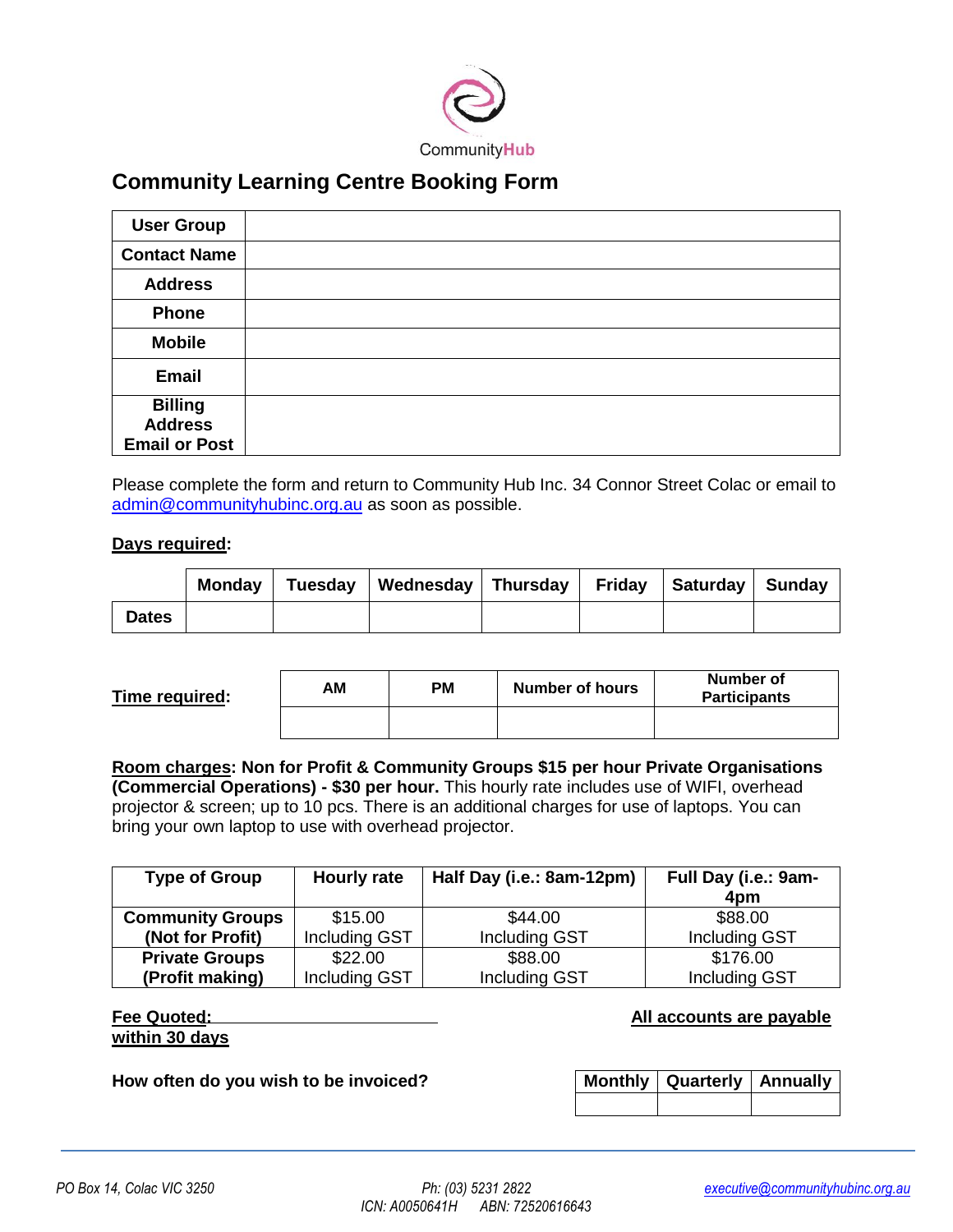

# **Resources Required:**

| Computers/<br><b>Software required</b><br>(free) | Wi-Fi | Data<br>projector | <b>Disability</b><br><b>Access</b> | <b>Screen</b><br>Projector | <b>Fridge</b> | Urn |
|--------------------------------------------------|-------|-------------------|------------------------------------|----------------------------|---------------|-----|
|                                                  |       |                   |                                    |                            |               |     |

| Up to 3 Laptops | \$10 each per<br>session | No. required |                            |  |
|-----------------|--------------------------|--------------|----------------------------|--|
|                 |                          |              | <b>TOAL</b><br><b>COST</b> |  |

## **Tables and Chairs:**

Users are allowed to move tables and chairs to their requirements, but must return them to their original positions at the conclusion of your booking.

## **Catering:**

(Urn and refrigeration available).

**External catering – Users may organise their own external catering. If applicable, please provide the following information:**

**Arrival Time:** Name of Caterer:

## **Terms and Conditions**

All groups accessing the Community Learning Centre are required to adhere to the following Terms and Conditions of Use.

#### **Security:**

 Groups are advised that security cameras are installed for safety purposes and record vision only. Footage is viewed by authorised staff members.

Keys must be collected only by the nominated contact person during office hours only.

 Keys must be returned to the office on day of use or after hours into the drop box located on the Tool Bank door.

 Content on Community Learning Centre PCs is deleted regularly. Users are responsible for saving their own files onto your own USB devices. CHI does not to accept responsibility for user's files or generated data. All users must comply with our email and internet usage policy.

 Any incident deemed to be a civil or criminal offence, for example, theft, damage and/or violence will be followed up with the individual/group and referred to the relevant legal authority. Compensation for loss or damages will be sought.

#### **Health and safety**

 Any mishaps or incidents must be reported to Community Hub Inc. including damage to property and/or equipment. This should be done in writing and delivered in person to 34 Connor St Colac within office hours, or to PO Box 14 Colac.

 The entire Community Hub precinct including the Community Learning Centre is a non-smoking area. Anyone wishing to do so must exit the property onto Connor or Miller Streets.